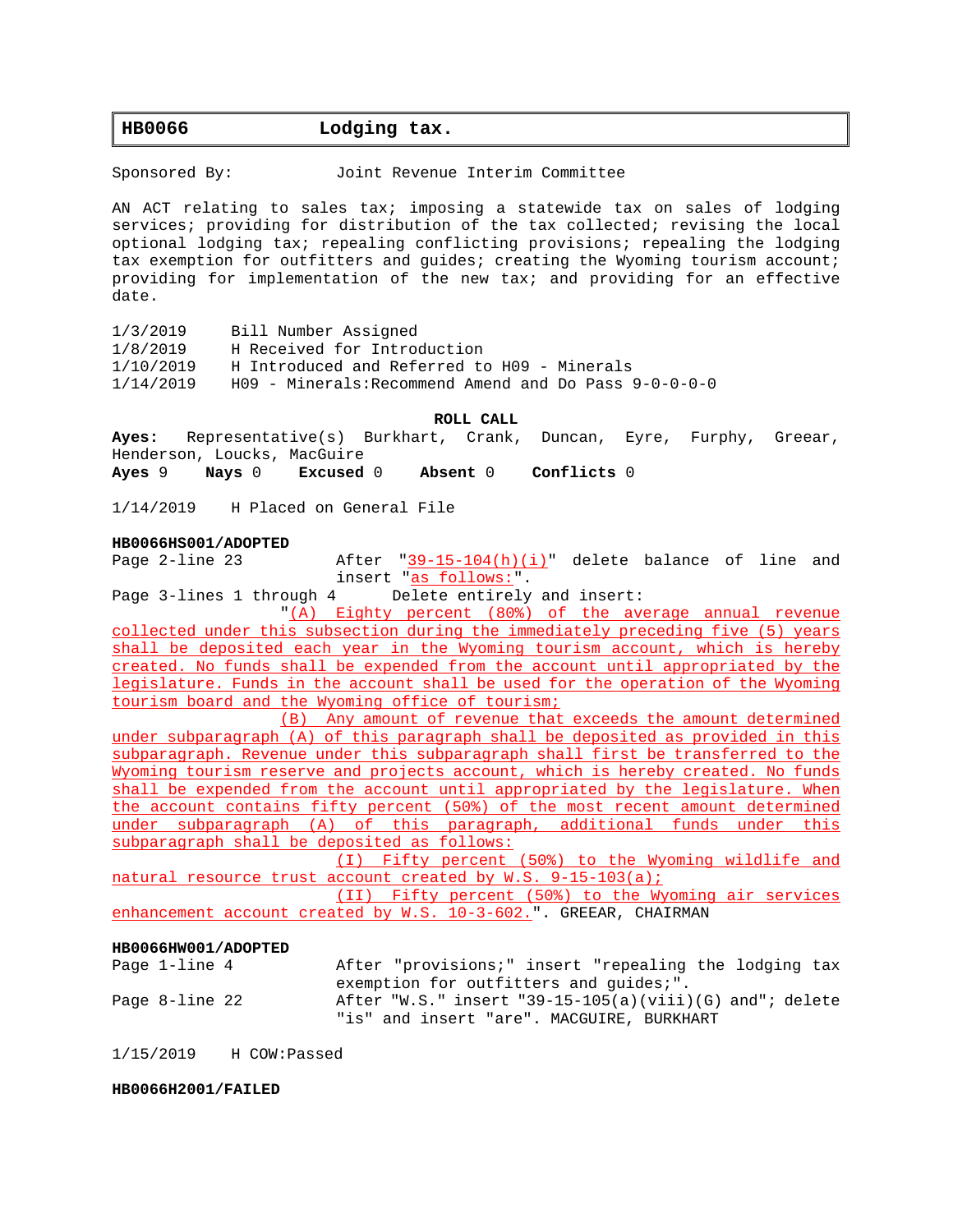Delete the MacGuire, et al. committee of the whole amendment (HB0066HW001/A) entirely. WINTER, SOMMERS

### **HB0066H2002/FAILED**

Page 1-line 2 After "services;" insert "exempting Wyoming residents from the tax;". Page 1-line 11 After "(h)," insert "39-15-105 by creating a new subsection (c),".

# Page 2-after line 9 Insert:

**"39-15-105. Exemptions.**

(c) A Wyoming resident shall be exempt from the tax imposed upon the sale of lodging services under W.S. 39-15-104(h). For the purposes of this subsection, "resident" means a person who has been a resident of Wyoming and domiciled within Wyoming for a period of not less than one (1) year and who has not claimed residency elsewhere for any purpose. Wyoming residency may be recognized if the resident provides a valid government issued Wyoming identification card or other identification as specified in rule of the department.". GRAY

### **HB0066H2003/ADOPTED**

Page 6-line 21 Strike "imposing" and insert "with". YIN

### **HB0066H2004/ADOPTED**

Page 3-lines 1 through 4 Delete entirely including the House standing committee amendment (HB0066HS0001/A) to these lines and insert:

"(A) Eighty percent (80%) of the average annual revenue collected under this subsection during the immediately preceding five (5) years shall be deposited each year in the Wyoming tourism account, which is hereby created. No funds shall be expended from the account until appropriated by the legislature. Funds in the account shall be used for the operation of the Wyoming tourism board and the Wyoming office of tourism;

(B) Any amount of revenue that exceeds the amount determined under subparagraph (A) of this paragraph shall be deposited as provided in this subparagraph. Revenue under this subparagraph shall first be transferred to the Wyoming tourism reserve and projects account, which is hereby created. No funds shall be expended from the account until appropriated by the legislature. When the account contains fifty percent (50%) of the most recent amount determined under subparagraph (A) of this paragraph, additional funds under this subparagraph shall be deposited in the school foundation program account.". BROWN, CLAUSEN, CLEM

1/16/2019 H 2nd Reading:Passed

### **HB0066H3001/FAILED**

Delete the Yin second reading amendment (HB0066H2003/A)entirely and further amend as follows: Page 1-line 3 After "lodging tax" insert "and its distribution". Page 1-line 4 Delete "conflicting". Page 1-line 12 After "39-15-211(a)(ii)(B)(III)(intro)" insert ", (2), (3) and (D)". Page 1-line 13 Delete line through "(G)". Page  $3$ -line  $18$  Delete " $(E)$ " and insert " $(D)$ ". Page 4-line 10 Delete "(E)" and insert "(D)". Page 6-line 3 Strike "subparagraphs" and insert "subparagraph"; reinsert stricken "(D)"; delete " $(E)$ "; strike "through  $(G)$  ".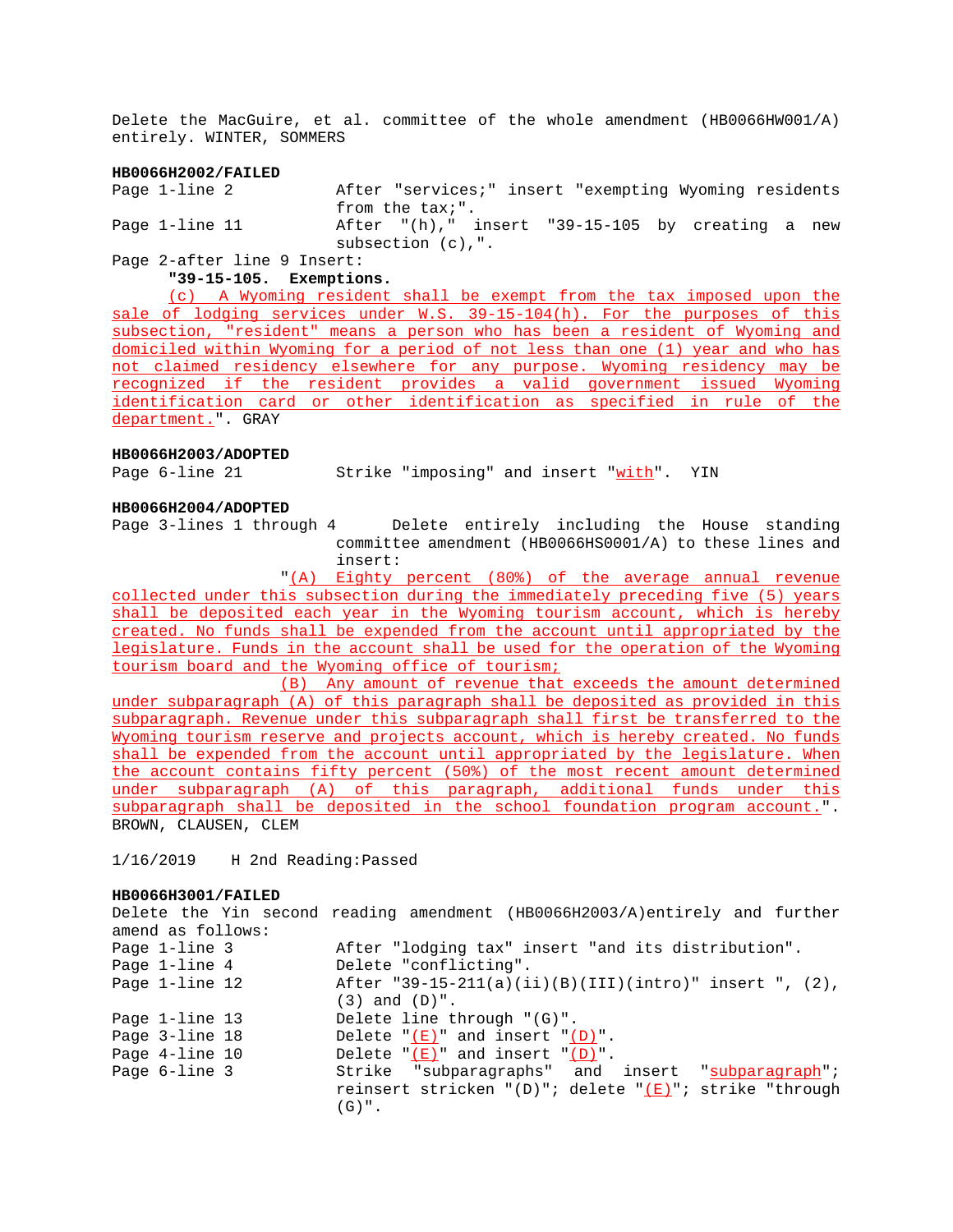"(2) Ten percent (10%) Twenty percent (20%)

shall be deposited in the general fund of the county. If the amount is collected under a tax imposed countywide, the joint powers board established under subdivision (a)(ii)(B)(I) of this section shall distribute the amount to the county for deposit in its general fund in the proportion that the amount collected outside the corporate limits of its cities and towns bears to the total amount collected within the county, and to incorporated cities and towns within the county for deposit into their treasuries in the proportion that the amount collected within the corporate limits of each city and town bears to the total amount collected within the county;

(3) Thirty percent (30%) Twenty percent (20%) shall be used for the provision of visitor impact services within the governmental entity imposing the tax. If the amount is collected under a tax imposed countywide, the joint powers board shall distribute the amount to the county under the same terms and conditions as provided under subdivision (III)(2) of this subparagraph, but the funds shall only be used for the purposes specified in this subdivision. As used in this section, "visitor impact services" includes, but is not limited to, provision of vehicle parking, public transportation, public restrooms, pedestrian and bicycle pathways, museums and other displays.

(D) Beginning July 1, 1999, and adjusted annually for the percentage increase in the Wyoming cost-of-living index for the previous fiscal year as determined by the division of economic analysis of the department of administration and information, when lodging tax revenues collected for each of the preceding three (3) fiscal years exceed five hundred thousand dollars (\$500,000.00), or if no lodging tax was imposed in any of the three (3) preceding fiscal years but, based upon sales tax collection records provided by the department of revenue, it can reasonably be presumed that at least five hundred thousand dollars (\$500,000.00) in lodging tax may be collected annually in each county, city or town imposing a lodging  $tax_{\perp}$  at not more than one percent (1%)  $-$ the amount collected shall be distributed as provided in subdivision  $(a)(ii)(B)(III)$  of this section. $\div$ ".

Page 6-lines 8 through 23 Delete entirely. Page 7-lines 1 through 23 Delete entirely. Page 8-lines 1 through 20 Delete entirely. Page 8-line 22 Delete "39-15-211(a)(ii)(D)" and insert "39-15-211(a)(ii)(E) through (G)". HALLINAN, LAURSEN, ROSCOE

#### **HB0066H3002/ADOPTED**

Page 1-line 12 After "39-15-211(a)(ii)(B)" insert "(I),". Page 5-after line 23 Insert:

"(I) Except as provided by subdivision (III) of this subparagraph, at least ninety percent (90%) of the amount distributed shall be used to promote travel and tourism within the county, city or town imposing the tax. Expenditures for travel and tourism promotion shall be limited to promotional materials, television and radio advertising, printed advertising, promotion of tours, staging of events, educational materials, and other specific tourism related objectives, including those identified as likely to facilitate tourism or enhance the visitor experience, provided that none of these funds shall be spent for capital construction or improvements and not more than forty thousand dollars (\$40,000.00) of these funds shall be spent for purposes of matching state general funds under the matching funds program administered by the Wyoming business council. If the amount is collected under a tax imposed countywide, expenditures of this amount shall be made in accordance with the Uniform Municipal Fiscal Procedures Act by a joint powers board established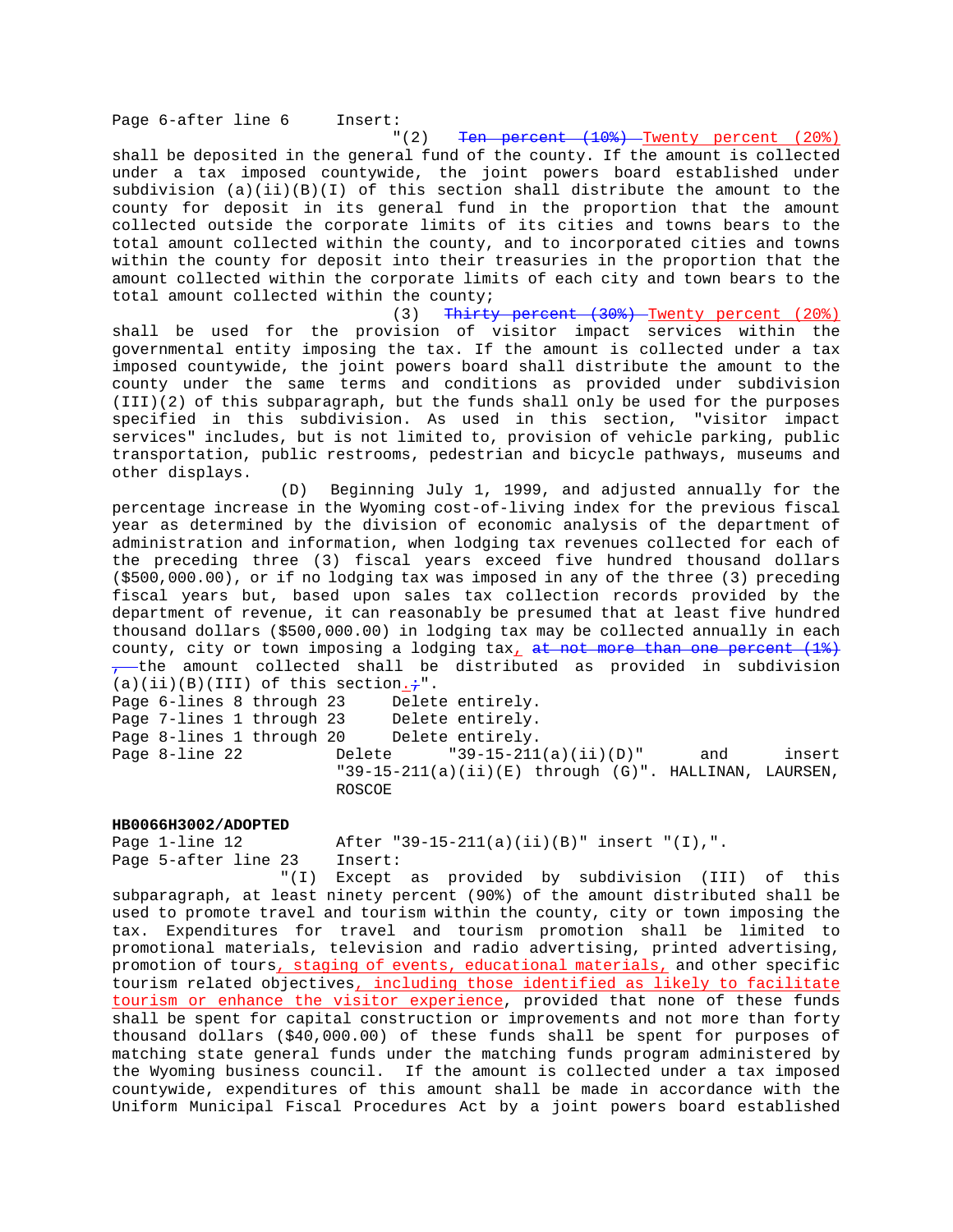pursuant to law by the county and a majority of incorporated municipalities within the county. Membership of the board shall include at least one (1) representative appointed by each governmental entity made a party to the agreement and the majority of the board membership shall be comprised of representatives of the travel and tourism industry;". SCHWARTZ

#### **HB0066H3003/FAILED**

Delete the Brown, et al. second reading amendment (HB0066H2004/A) entirely. BURKHART, DAYTON-SELMAN

#### **HB0066H3004/FAILED**

Delete the MacGuire, et al. committee of the whole amendment (HB0066HW001/A) entirely. WINTER, SOMMERS

### **HB0066H3005/WITHDRAWN**

1/17/2019 H 3rd Reading:Passed 44-16-0-0-0

### **ROLL CALL**

**Ayes:** Representative(s) Barlow, Blake, Brown, Burkhart, Burlingame, Clausen, Clifford, Connolly, Crank, Dayton-Selman, Duncan, Eklund, Eyre, Flitner, Freeman, Furphy, Greear, Haley, Harshman, Henderson, Hunt, Kinner, Kirkbride, Larsen, Loucks, MacGuire, Newsome, Nicholas, Northrup, Obermueller, Paxton, Pelkey, Pownall, Roscoe, Schwartz, Simpson, Sommers, Stith, Sweeney, Walters, Washut, Wilson, Yin, Zwonitzer

**Nays:** Representative(s) Blackburn, Clem, Edwards, Gray, Hallinan, Jennings, Laursen, Lindholm, Miller, Olsen, Piiparinen, Salazar, Styvar, Tass, Western, Winter

**Ayes** 44 **Nays** 16 **Excused** 0 **Absent** 0 **Conflicts** 0

1/22/2019 S Received for Introduction 2/11/2019 S Introduced and Referred to S06 - Travel  $2/20/2019$  S06 - Travel: Recommend Amend and Do Pass  $3-1-0-0-1$ 

### **ROLL CALL**

**Ayes:** Senator(s) Driskill, Moniz, Wasserburger **Nays:** Senator James **Conflicts:** Senator Anselmi-Dalton **Ayes** 3 **Nays** 1 **Excused** 0 **Absent** 0 **Conflicts** 1

2/20/2019 S Placed on General File

# **HB0066SS001/ADOPTED (TO ENGROSSED COPY)**

### **(CORRECTED COPY)**

| Page 1-line 3            | After "lodging tax;" insert "amending a definition;". |
|--------------------------|-------------------------------------------------------|
| Page 1-line 4            | Delete "repealing the lodging tax".                   |
| Page 1-line 5            | Delete "exemption for outfitters and quides;".        |
| Page 1-line 11           | After "W.S." insert "39-15-101(a)(xv),".              |
| Page 1-after line 14     | Insert:                                               |
| "39-15-101. Definitions. |                                                       |

# (a) As used in this article:

(xv) "Vendor" means any person engaged in the business of selling at retail or wholesale tangible personal property, admissions or services which are subject to taxation under this article. "Vendor" includes a vehicle dealer as defined by W.S. 31-16-101(a)(xviii), the department of state parks and cultural resources offering lodging services, the state fair board renting campsites or offering other lodging services at the state fairgrounds, a county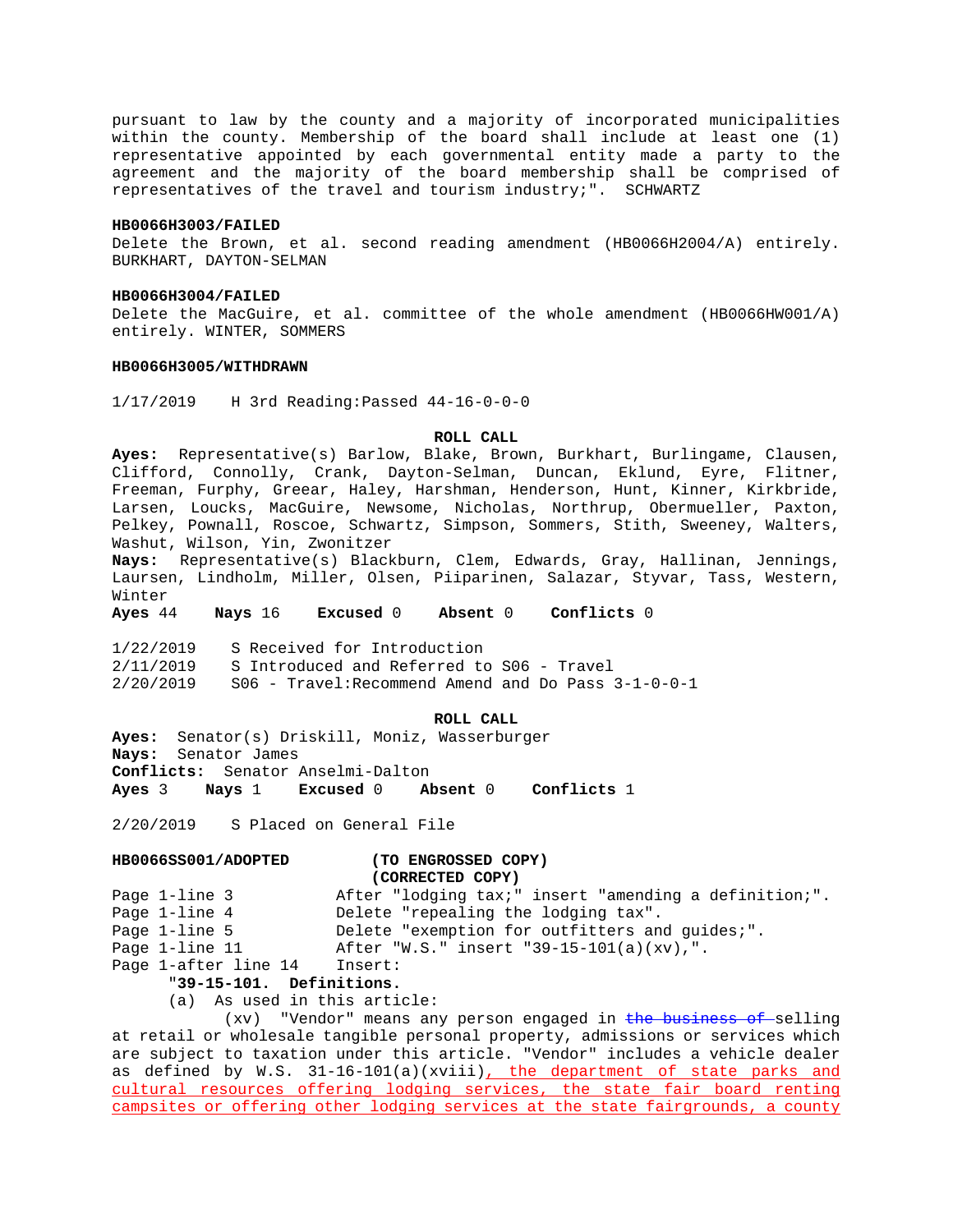fair board renting campsites or offering other lodging services at a county fairgrounds and a remote seller to the extent provided by W.S. 39-15-501;". Page 3-line 16 Delete "first". Page 3-line 19 Delete "When the account contains". Page 3-lines 20 through 23 Delete entirely. Page 10-line 22 Delete "39-15-105(a)(viii)(G) and". Page 10-line 23 Delete "are" and insert "is". DRISKILL, CHAIRMAN **HB0066SW001/FAILED (TO ENGROSSED COPY)** Page 1-line 3 After "collected;" delete balance of line. Page 1-line 4 Delete "repealing conflicting provisions;". Page 1-line 13 Delete ", 39-15-204(a)(ii)"; after "(I)" delete ",". Page 1-line 14 Delete "(III)(intro) and (E) through (G)". Page 2-line 4 Delete "five percent (5%) as follows:" and insert "three percent (3%) to be distributed as provided in  $W.S. 39-15-111(p)$ .". Page 2-lines 6 through 10 Delete entirely. Page 3-lines 1 and 2 Delete entirely.<br>Page 3-line 4 Delete "<u>(A)</u>" and Delete " $(A)$ " and insert " $(i)$ ". Page 3-line 13 Delete  $\underline{(B)}$  and insert  $\underline{(ii)}$ . Pages 4 and 5 Delete entirely. Pages 8 through 11 Delete entirely including the Senate standing committee amendment (HB0066SS001/AE) to these pages. Page 12-lines 1 through 15 Delete entirely. Page 12-line 17 Delete "**Section 4.**" and insert "**Section 3.**". CASE

2/21/2019 S COW:Passed

### **HB0066S2001/WITHDRAWN**

2/22/2019 S 2nd Reading:Passed

| <b>HB0066S3001/ADOPTED</b> | (TO ENGROSSED COPY)                                     |  |
|----------------------------|---------------------------------------------------------|--|
| Page 1-after line 14       | In the Senate standing committee amendment              |  |
|                            | $(HB0066SS001/AE)$ to this line, in paragraph $(xv)$    |  |
|                            | inserted by that amendment, after "cultural resources   |  |
|                            | offering lodging services" insert "but excluding annual |  |
|                            | resident camping permits". ANSELMI-DALTON               |  |
|                            |                                                         |  |

# **HB0066S3002/FAILED (TO ENGROSSED COPY)** Page 1-line 11 Delete the Senate standing committee amendment (HB0066SS001/ACE) to this line; after "W.S." insert "39-15-101(a)(xiv) and (xv),".

Page 1-after line 14 In the Senate standing committee amendment (HB0066SS001/ACE) to this line, after "(a) As used in this article:" insert:

"(xiv) "Transient guest" means a guest who remains for less than thirty (30) continuous days or the number of days determined by the board of county commissioners not to exceed ninety (90) days;". BONER

### **HB0066S3003/FAILED (TO ENGROSSED COPY)**

Delete the Senate standing committee amendment (HB0066SS001/ACE), the Anselmi-Dalton third reading amendment (HB0066S3001/AE) and the Boner third reading amendment (HB0066S3002/AE) entirely. HICKS, KINSKEY, BEBOUT, GIERAU, DRISKILL

### **HB0066S3004/WITHDRAWN**